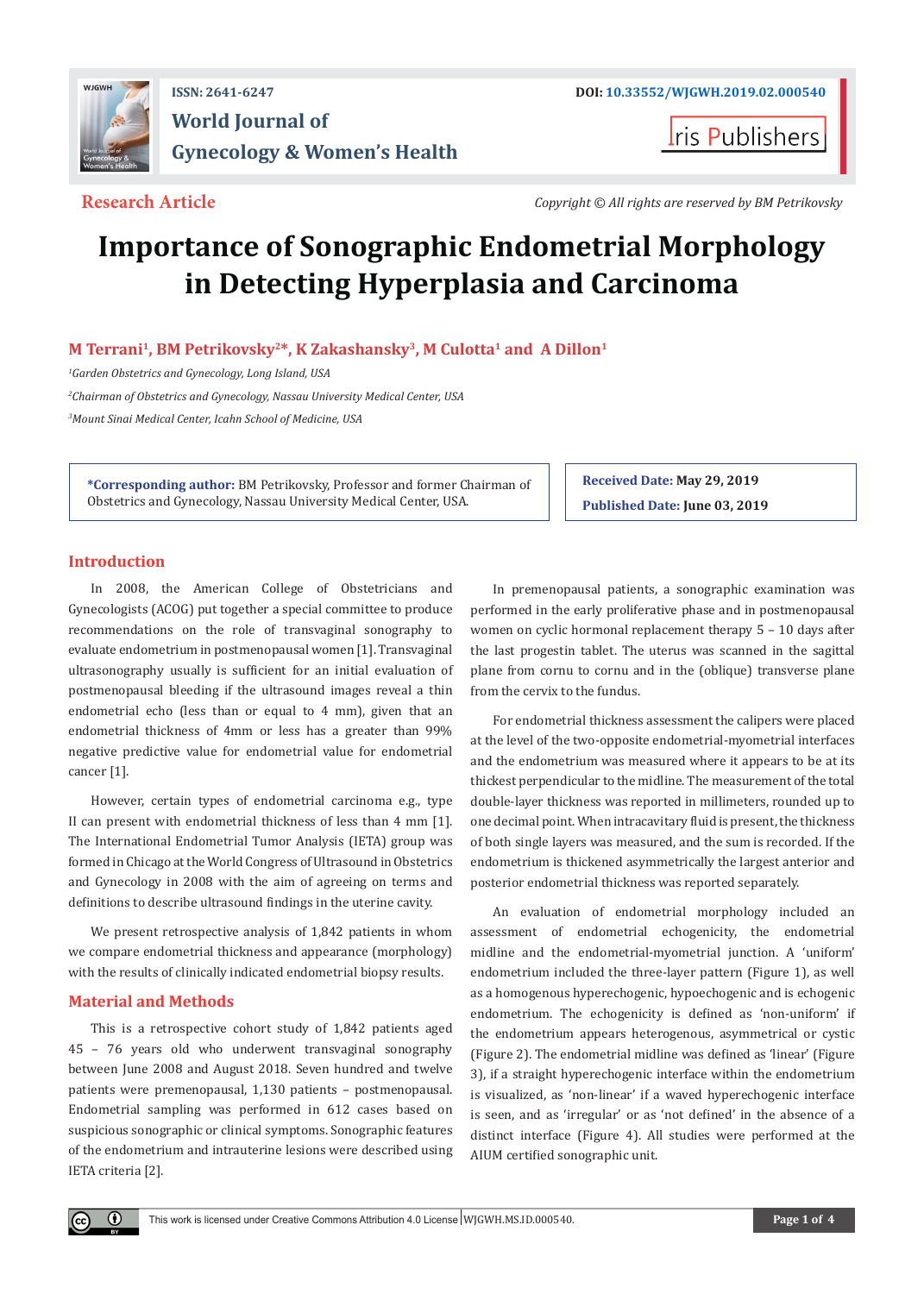

**Figure 1:** Three Layer Pattern.



**Figure 2:** Abnormal morphology and thickness.



**Figure 3:** Linear midline.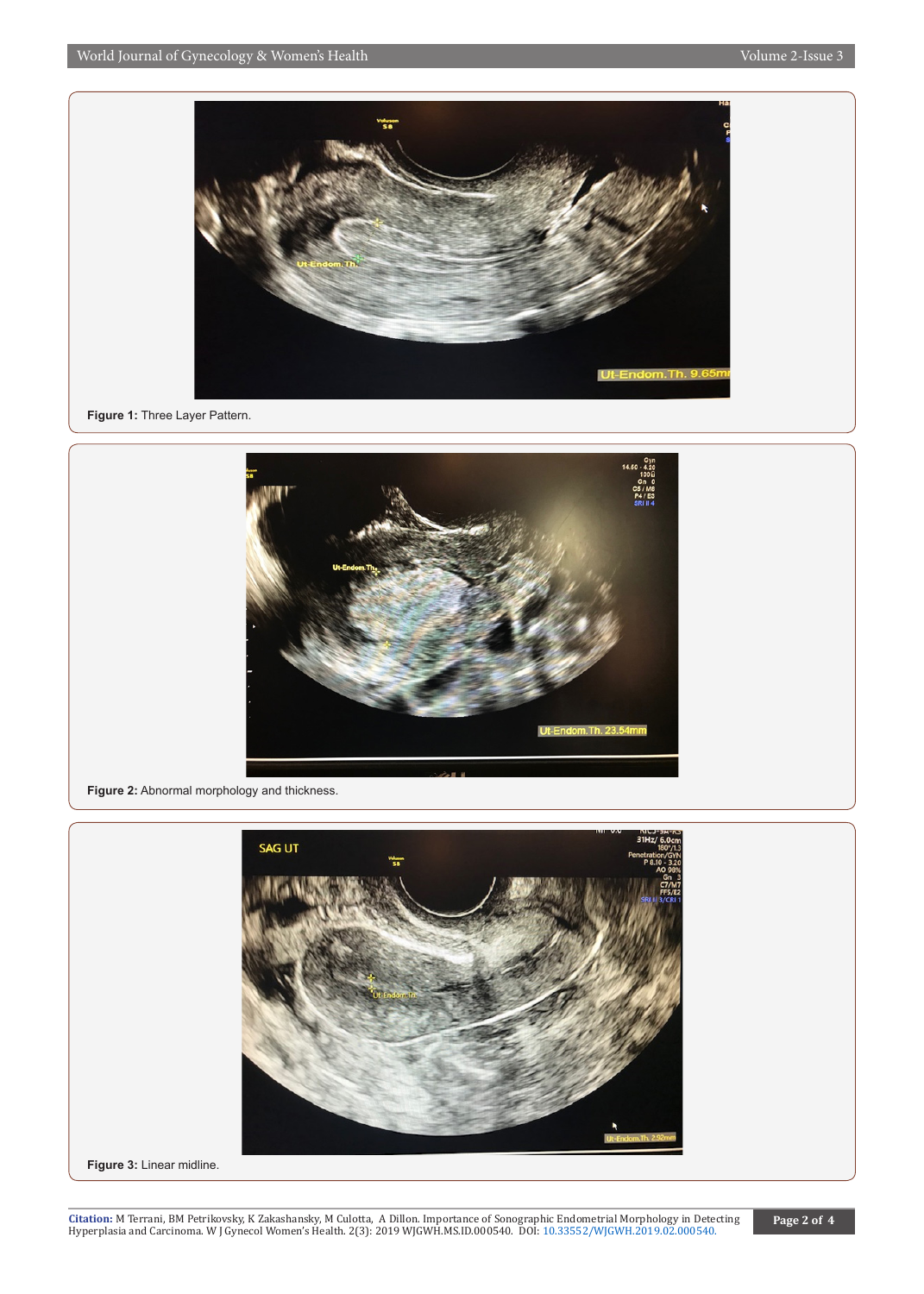

**Figure 4:** Non-defined endometrial echo.

# **Statistical Analysis**

Data analysis was performed with SPSS 21.0. Normality was evaluated using Shapiro-Wilk test. Standard X2 test and analysis of variance test were used to compare categorical and continuous variables. Variables that were found to be different between groups (P<.05) in the bivariate analysis were entered to the multivariable logistic regression model. The model was tested for goodness of fit. Differences were considered significant when the P value was <.05.

### **Results**

Endometrial pathology was detected in 69 out of 612 patients who underwent biopsy for accepted clinical indications, polyps in 36, simple hyperplasia in 25, complex hyperplasia in 13, and endometrial cancer in [5].

 Comparison of endometrial thickness and morphology with biopsy results revealed the following: Simple hyperplasia has increased thickness in 9 out of 15 cases and abnormal appearance in 6 (non-uniform echogenicity, lack of 3-layer pattern); in cases of complex hyperplasia and cancer, endometrial thickness was abnormal in 15 out of 18 cases (83%) and morphology in all cases (heterogeneous, asymmetrical or cystic).

## **Discussion**

Cancer of the endometrium is the most common type of gynecologic cancer in the United States. In 2007, an estimated 61,380 new cases of uterine cancer were diagnosed, and an estimated 10,920 deaths occurred [3]. The earliest reports comparing transvaginal ultrasonography with endometrial sampling consistently found that an endometrial thickness of 4-5 mm or less reliably excluded endometrial cancer [4,5]. However, type II endometrial carcinomas and endometrial cancer precursors had been detected in women with endometrial thickness of less than 3 mm [1].

Using a 4mm endometrial echo as a cut-off value, transvaginal ultrasonography has high negative predictive value. However, a thickened endometrial echo is not diagnostic of any particular pathology [1]. Furthermore, a thin endometrial echo does not reliably exclude type II endometrial cancer (uterine papillary serous, mucinous, or clear cell carcinomas) [6].

The presence of endometrial cancer in polyps, although rare, have been reported as well.7 In view of the above, we conducted a retrospective study comparing the value of endometrial thickness versus morphology in recognizing endometrial pathology.

We conclude that abnormal morphology matters more than abnormal thickness in detection of precancerous and cancerous lesions of the endometrium. The loss of trilinear appearance in premenopausal women and monolayer in postmenopausal is most indicative of endometrial pathology. This conclusion doesn't neglect the significance of endometrial thickness in screening for endometrial pathology but rather add another important parameter – endometrial morphology.

The weaknesses of the study are its retrospective nature and the fact that endometrial biopsy had been performed in a selected number of indicated cases. This allows the possibility of some cases of endometrial pathology to remain undetected. The strength of the study is a large number of participants and the fact that all sonographic examinations were performed by AIUM certified technicians using uniform IETA protocol. Another strong point of the study is that it represents one of the few papers comparing endometrium thickness and appearance (morphology) in predicting endometrial pathology.

Our results confirm IETA statement that, "Endometrial thickness is certainly important as a predictor of pathology, but endometrial morphology may prove just as useful. In particular, it might be useful in premenopausal patients, in whom endometrial